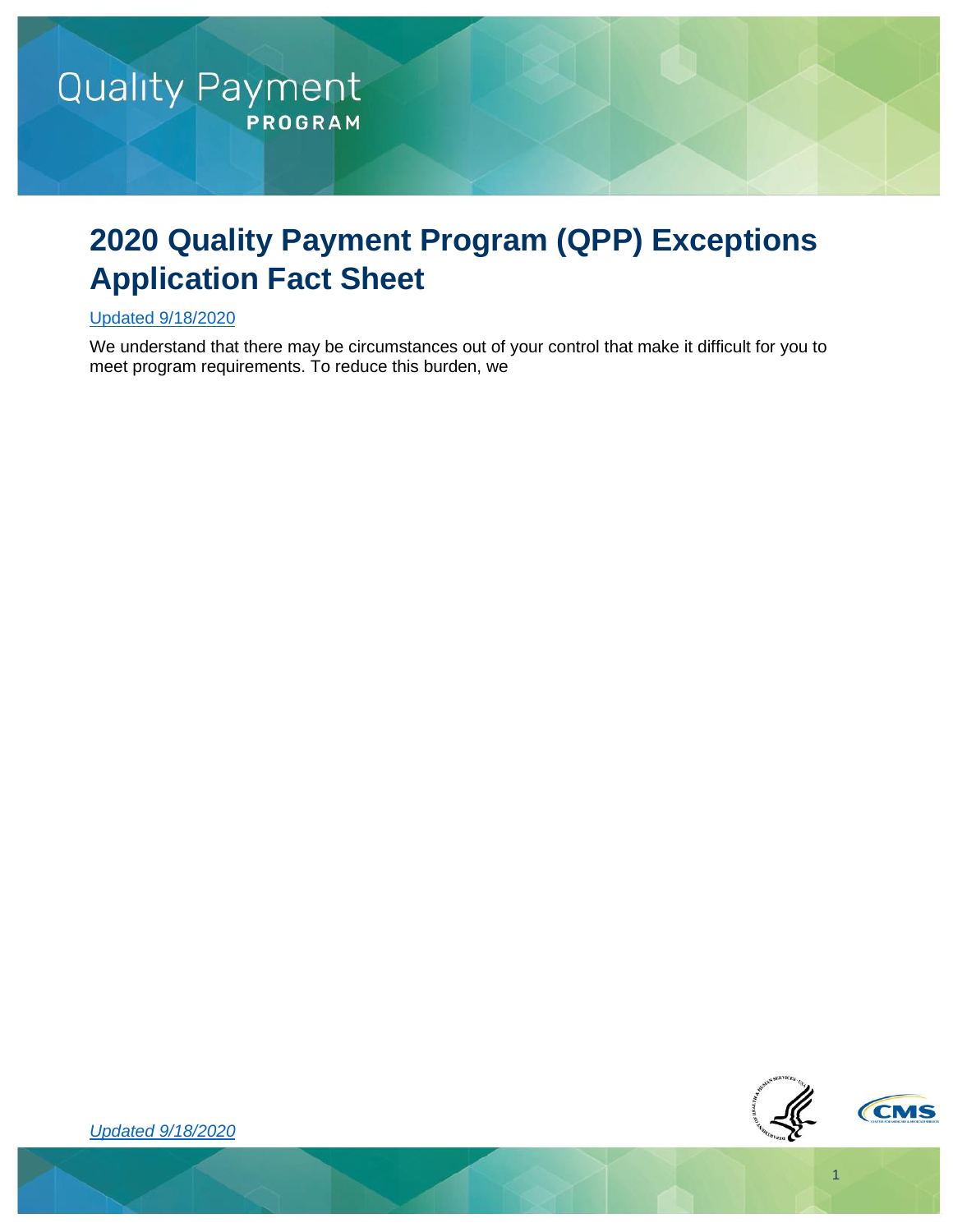## **MIPS Extreme and Uncontrollable Circumstances Exception Application Overview**

| What         | MIPS Extreme and Uncontrollable Circumstances Exception Application<br>allow you to request one or more performance categories be reweighted to<br>0%.                                                                                                                                                              |  |  |
|--------------|---------------------------------------------------------------------------------------------------------------------------------------------------------------------------------------------------------------------------------------------------------------------------------------------------------------------|--|--|
|              | See Appendix A for more information about how performance<br>category weights are redistributed.                                                                                                                                                                                                                    |  |  |
| <b>Who</b>   | Individual Clinicians, Groups, and Virtual Groups                                                                                                                                                                                                                                                                   |  |  |
|              | Third Party Intermediaries can submit an application with permission<br>$\bullet$<br>from the clinician or practice.<br>We are proposing in the PY 2021 PFS NPRM that MIPS Alternative<br>Payment Model (APM) Entities can submit an application for 2020.                                                          |  |  |
| Why          | You can submit an application to have your MIPS Quality, Cost,<br>Improvement Activities, and/or Promoting Interoperability performance<br>categories reweighted to 0% if:                                                                                                                                          |  |  |
|              | You experience an extreme and uncontrollable circumstance outside<br>of your control, such as a natural disaster or public health emergency<br>(PHE) (e.g. COVID-19 pandemic), that prevents you from collecting<br>data for an extended period of time, or that could impact your<br>performance on cost measures. |  |  |
| <b>When</b>  | Now through December 31, 2020 8 p.m. ET                                                                                                                                                                                                                                                                             |  |  |
| <b>Where</b> | <b>New for 2020:</b> Sign in to <i>gpp.cms.gov</i> with your HCQIS Access and Roles<br>Profile (HARP) account.                                                                                                                                                                                                      |  |  |
|              | For more information about how to create a HARP account, refer to<br>the Register for a HARP Account document in the <b>QPP Access</b><br><b>User Guide.</b>                                                                                                                                                        |  |  |
| <b>How</b>   | Register for a HARP account<br>1.                                                                                                                                                                                                                                                                                   |  |  |
|              | 2. Sign in to <u>app.cms.gov</u>                                                                                                                                                                                                                                                                                    |  |  |
|              | 3. Select 'Exceptions Applications' on the left-hand navigation                                                                                                                                                                                                                                                     |  |  |
|              | Select 'Add New Exception'<br>4.                                                                                                                                                                                                                                                                                    |  |  |
|              | Select 'Extreme and Uncontrollable Circumstances Exception'<br>5.                                                                                                                                                                                                                                                   |  |  |
|              | Complete the application for individual, group, virtual group, or (once<br>6.<br>available) APM Entity participation                                                                                                                                                                                                |  |  |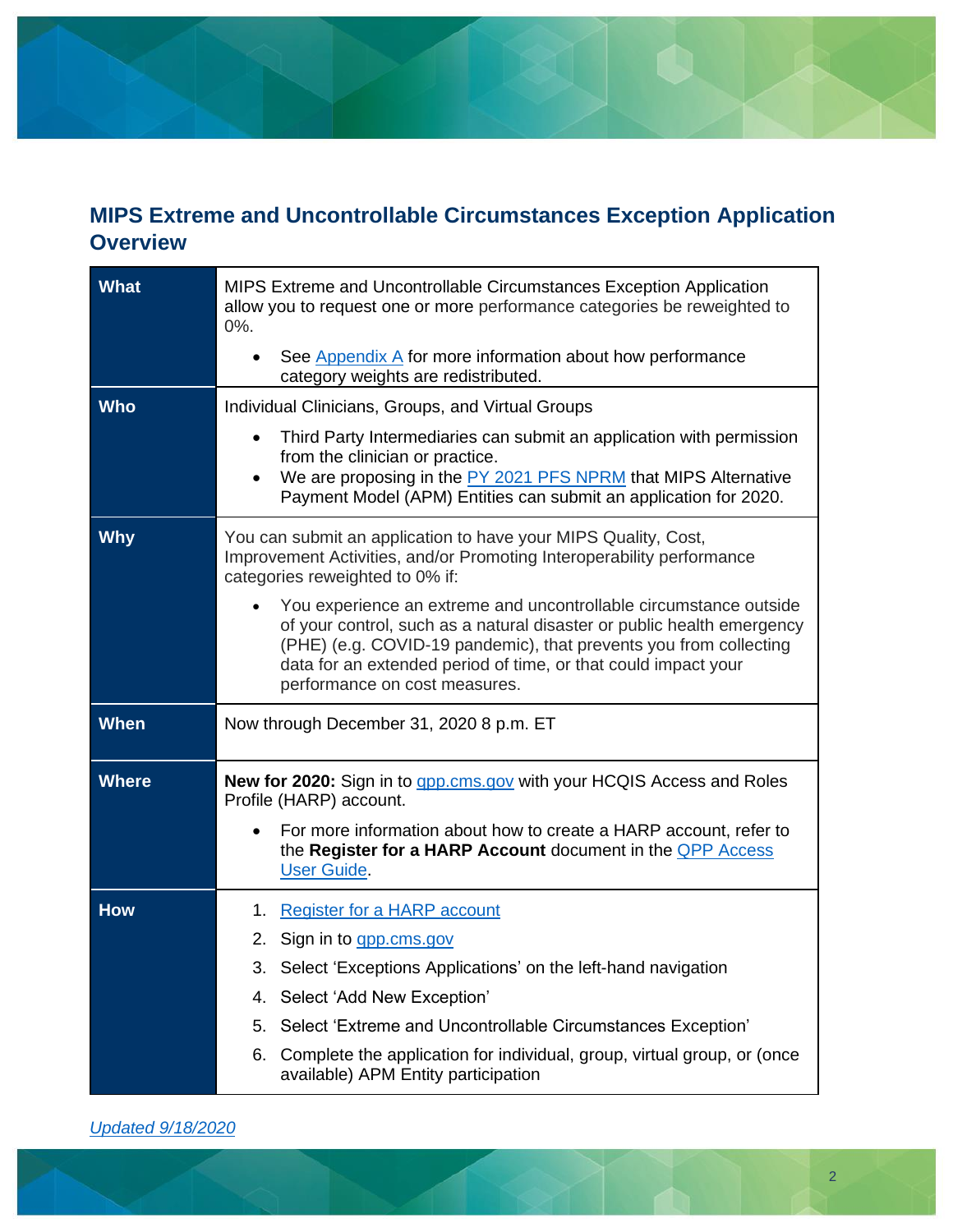### **Extreme and Uncontrollable Circumstances Exception Information for Individuals, Groups, and Virtual Groups**

#### **You can submit an application to have your MIPS Quality, Cost, Improvement Activities, and/or Promoting Interoperability performance categories reweighted to 0% due to the 2019 Novel Coronavirus (COVID-19).**

- If the COVID-19 pandemic prevents you, your practice or your virtual group from collecting 2020 MIPS performance period data for an extended period of time, or could impact your performance on cost measures, you can submit an extreme and uncontrollable circumstances application through December 31 for one or more performance categories.
- You will need to reference COVID-19 as the extreme ad uncontrollable circumstance affecting you, your practice or your virtual group

#### **We consider the variables affecting your ability to collect and submit data for each performance category when reviewing your application for performance category reweighting due to extreme and uncontrollable circumstances.**

- We will review both the event circumstances and length of time you were impacted as indicated in your application to assess the ability of a MIPS eligible clinician to submit data for each performance category selected in the application.
	- $\circ$  For example, the performance period for an improvement activity is a continuous 90day period (or as specified in the activity description) whereas the performance period for the Quality performance category is 12 months, so an issue lasting 3 months may have more impact on the availability of measures for the Quality performance category than your ability to perform and attest to improvement activities.

#### **You may qualify for our automatic extreme and uncontrollable circumstances policy.**

- If you are an individual MIPS eligible clinician located in a CMS-designated area affected by an extreme and uncontrollable event during the 2020 MIPS performance year, you don't need to submit an application.
- These clinicians qualify for automatic reweighting of all MIPS performance categories and will receive a neutral payment adjustment.
- The automatic extreme and uncontrollable circumstances policy does not apply to groups or virtual groups.

**Note:** The COVID-19 pandemic PHE is not considered a qualifying event triggering the automatic extreme and uncontrollable policy for the 2020 performance period. However, you can submit an extreme and uncontrollable circumstances exception application, citing COVID-19 in your request, to request reweighting of one or more performance categories. Sign up for [QPP Updates](https://qpp.cms.gov/) or see the 2020 MIPS Automatic Extreme and Uncontrollable Circumstances Policy Fact Sheet (available fall 2020 in the [QPP Resource Library\)](https://qpp.cms.gov/about/resource-library) for announcements about events that would trigger the automatic extreme and uncontrollable circumstances policy.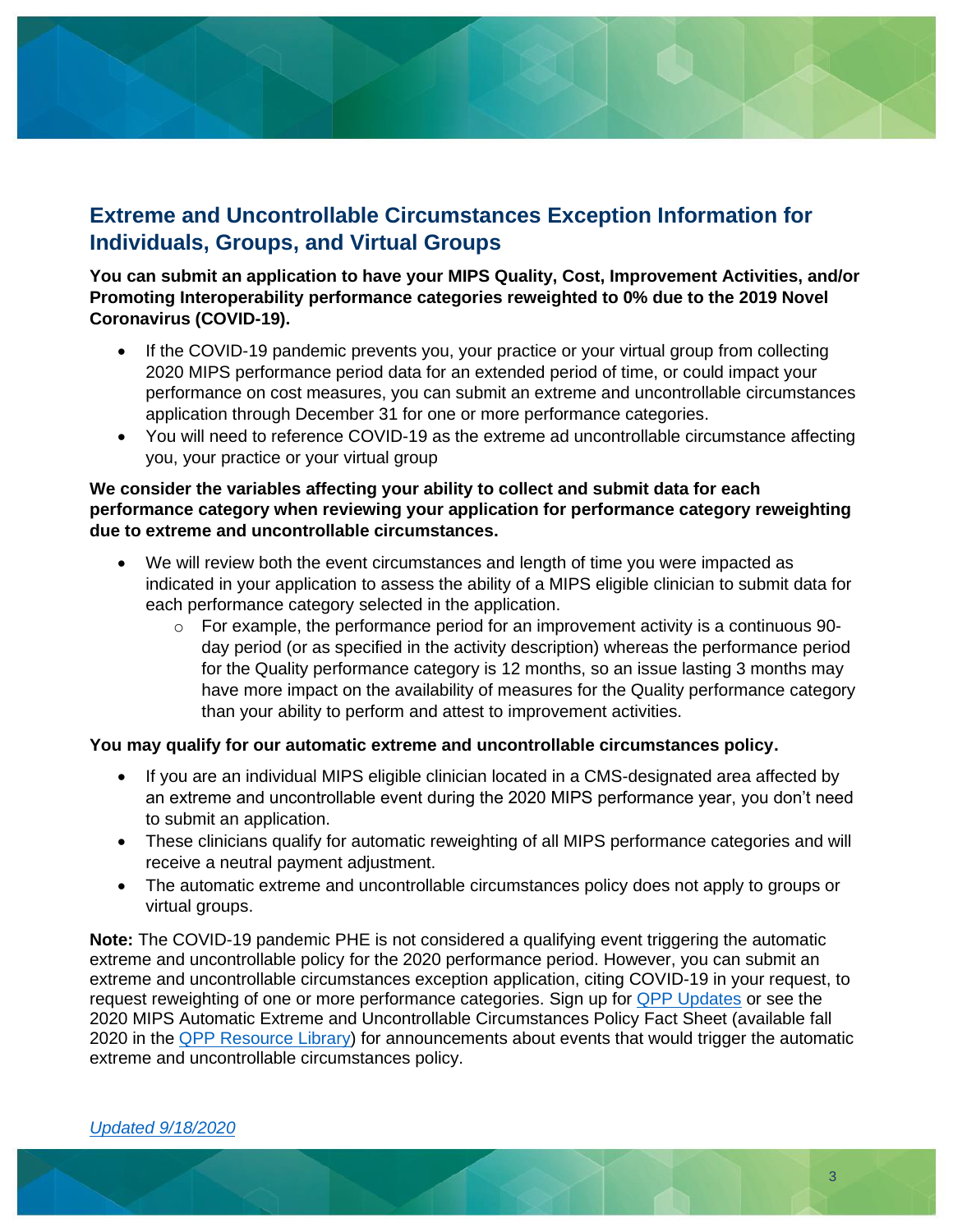

You are not required to submit documentation with your application.

• However, you should retain documentation of the circumstances supporting your application for your own records in the event you are selected by CMS for data validation or audit.

#### **You can still submit data for the MIPS performance categories approved for reweighting in the application.**

- Data submission by individuals, groups and virtual groups override the performance category reweighting approved through your application on a category-by-category basis.
- Groups and virtual groups will not be scored on the All-Cause Hospital Readmission measure if the extreme and uncontrollable circumstances request is approved for the Quality performance category unless Quality data is submitted.
- If you are approved for reweighting of the Cost performance category to 0%, you will never be scored on Cost measures because there are no data submission requirements associated with the Cost performance category.

**For example:** You, a MIPS eligible clinician (or group or virtual group), submit an application to have all four performance categories reweighted, but later determine you are able to collect and submit data for the Improvement Activities and Promoting Interoperability performance categories:

- You will receive a MIPS final score based on the data submitted; the Improvement Activities performance category will be weighted to 15% and Promoting Interoperability performance category will be weighted to 85% of your final score.
	- $\circ$  The Quality performance category will retain a 0% weight because you didn't submit Quality data.
	- $\circ$  The Cost the performance category will retain a 0% weight because there are no data submission requirements associated with the Cost performance category (reweighting can't be voided).

#### **You must be scored on at least two performance categories to earn a MIPS final score other than the performance threshold.**

• When fewer than 2 performance categories can be scored (meaning 1 performance category is weighted at 100% of your final score, and the other performance categories are weighted at 0%), the final score for the 2020 MIPS performance period would be equal to the performance threshold and you would receive a neutral payment adjustment in 2022.

#### **You can identify additional people to access or receive notifications about the status of the application you're submitting.**

In the Additional Access section of the application, you can provide the email address(es) of additional staff or representatives who should receive notifications about the status of the application.

• When you enter an email address that's associated with a HARP account, that person will also be able to access the application when they sign in to [qpp.cms.gov](https://qpp.cms.gov/login) with their HARP credentials.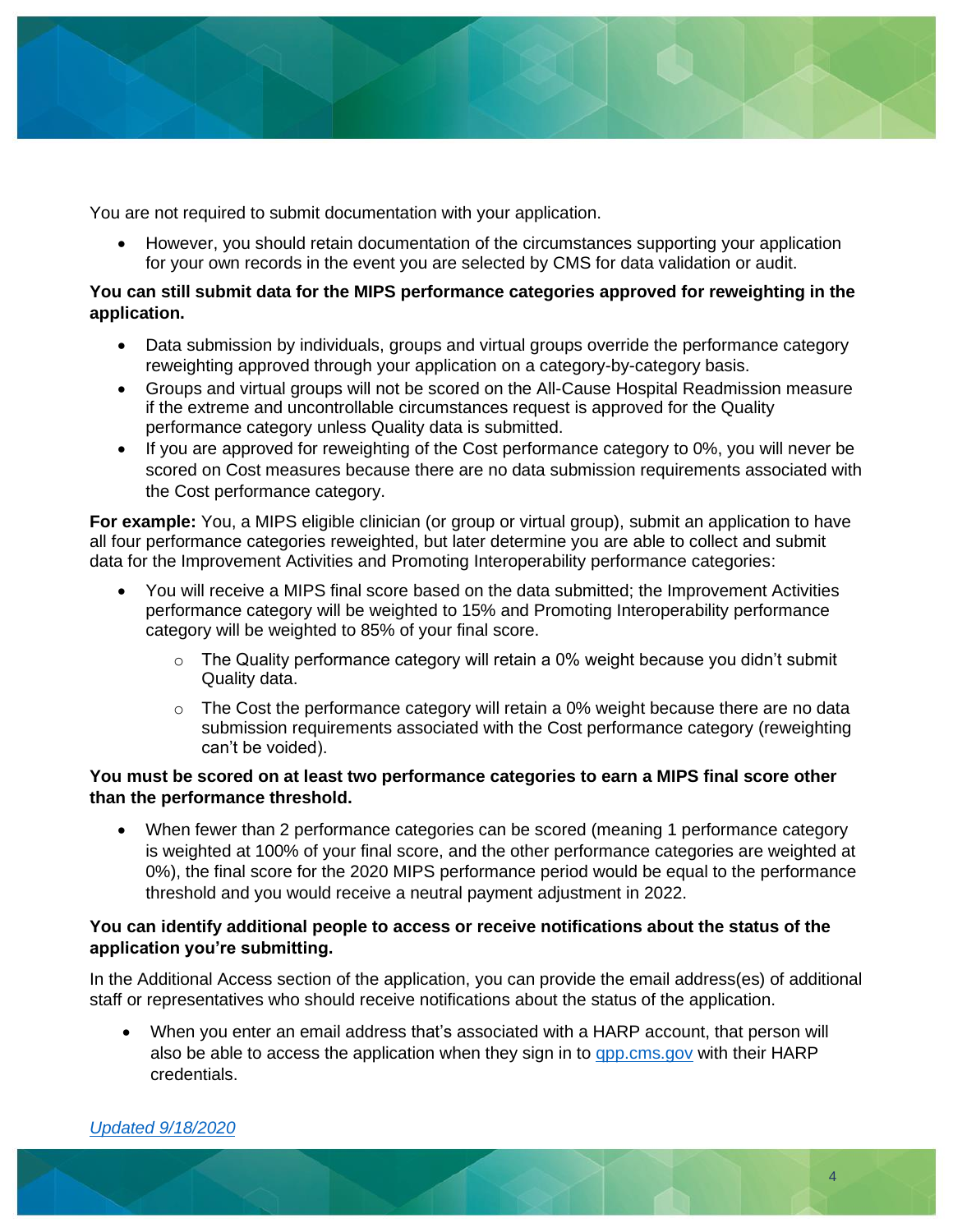- - If you are submitting an application on behalf of an individual, group or virtual group, users with access to the practice or virtual group on [qpp.cms.gov](https://qpp.cms.gov/login) will only be able to access the application if you add the email associated with their HARP account

### **Extreme and Uncontrollable Circumstances Exception Information for APM Entities**

#### **We have proposed a policy to allow MIPS APM Entities to submit a PY 2020 extreme and uncontrollable circumstances exception application for all MIPS performance categories.**

- This policy was proposed in the [CY 2021 PFS NPRM](https://www.federalregister.gov/documents/2020/08/17/2020-17127/medicare-program-cy-2021-revisions-to-payment-policies-under-the-physician-fee-schedule-and-other) (85 FR 50304)
- We intend to allow APM Entities (those with MIPS eligible clinicians who aren't Qualifying APM Participants, or QPs) in the following models to submit an application as soon as technically feasible:
	- o Medicare Shared Saving Program
	- o Next Generation ACO Model
	- o Vermont Medicare ACO Model
	- o Comprehensive Primary Care Plus (CPC+)
	- o Comprehensive ESRD Care (CEC)
	- o Bundled Payments for Care Improvement (BPCI)
	- o Oncology Care Model (OCM)
	- o Maryland Primary Care Program
	- o Independence at Home Demonstration
- We cannot make final determinations on applications until and unless this policy proposal is finalized

**Note**: Sign up for [QPP Updates](https://qpp.cms.gov/) to receive notification of the opening of the extreme and uncontrollable circumstances exception application for APM Entities.

#### **When you submit an application on behalf of an APM Entity, you are attesting that at least 75% of the MIPS eligible clinicians in the Entity qualify for reweighting in the Promoting Interoperability performance category.**

• They may qualify [automatically](#page-12-0) or by meeting one of the criteria for a MIPS Promoting [Interoperability hardship exception.](#page-6-0)

#### **You are not required to submit documentation with your application.**

• However, you should retain documentation of the circumstances supporting your application for your own records in the event you are selected by CMS for data validation or audit.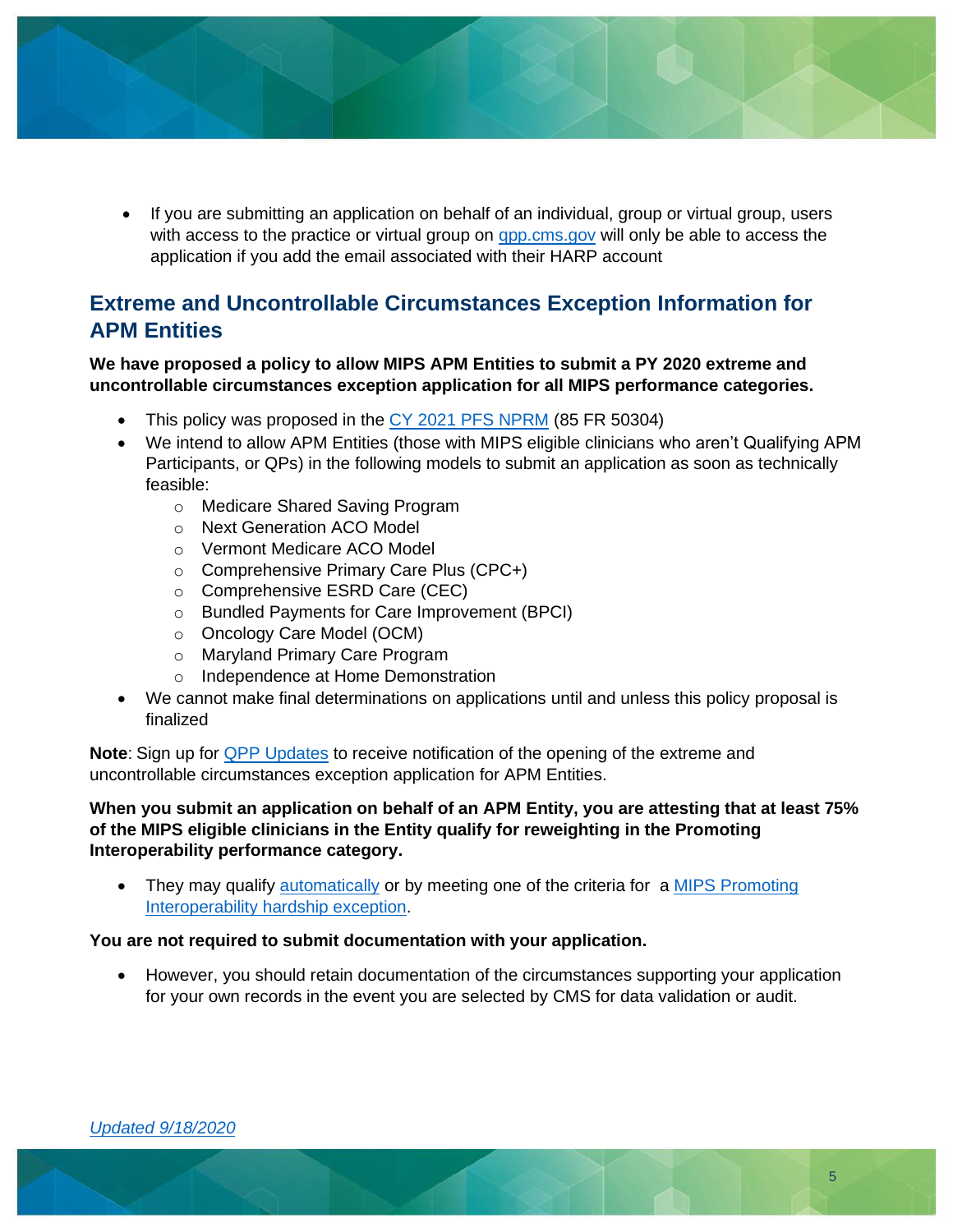

#### **APM Entity applications must be submitted for all performance categories**

- You can't submit an application for an APM Entity to request reweighting in one or two performance categories
- This is different from our policy for individual, group and virtual group applications

**If this proposal is finalized and your APM Entity's application is approved, the APM Entity would receive a final score equal to the performance threshold and the MIPS eligible clinicians in the APM Entity group would receive a neutral payment adjustment even if data are submitted for the APM Entity.**

- Data submitted for an APM Entity will not override performance category reweighting from an approved application
- This is different from our policy for individual, group and virtual group applications

#### **An approved application wouldn't affect your model-specific reporting requirements**

• For example, Shared Savings Program ACOs must still report their quality measures through the CMS Web Interface to meet their requirements under the Shared Savings Program, unless otherwise excepted under that APM.

#### **You can identify additional people to access or receive notifications about the status of the application you're submitting.**

In the Additional Access section of the application, you can provide the email address(es) of additional staff or representatives who should receive notifications about the status of the application.

- When you enter an email address that's associated with a HARP account, that person will also be able to access the application when they sign in to [qpp.cms.gov](https://qpp.cms.gov/login) with their HARP credentials.
- If you are submitting an application on behalf of a APM Entity, users with access to the APM Entity on **qpp.cms.gov** will only be able to access the application if you add the email associated with their HARP account.

The next section reviews the [MIPS Promoting Interoperability Performance Category Hardship](#page-6-0)  [Exception Application.](#page-6-0) **This is a distinct policy and application, separate from the Extreme and Uncontrollable Circumstances Application just discussed.**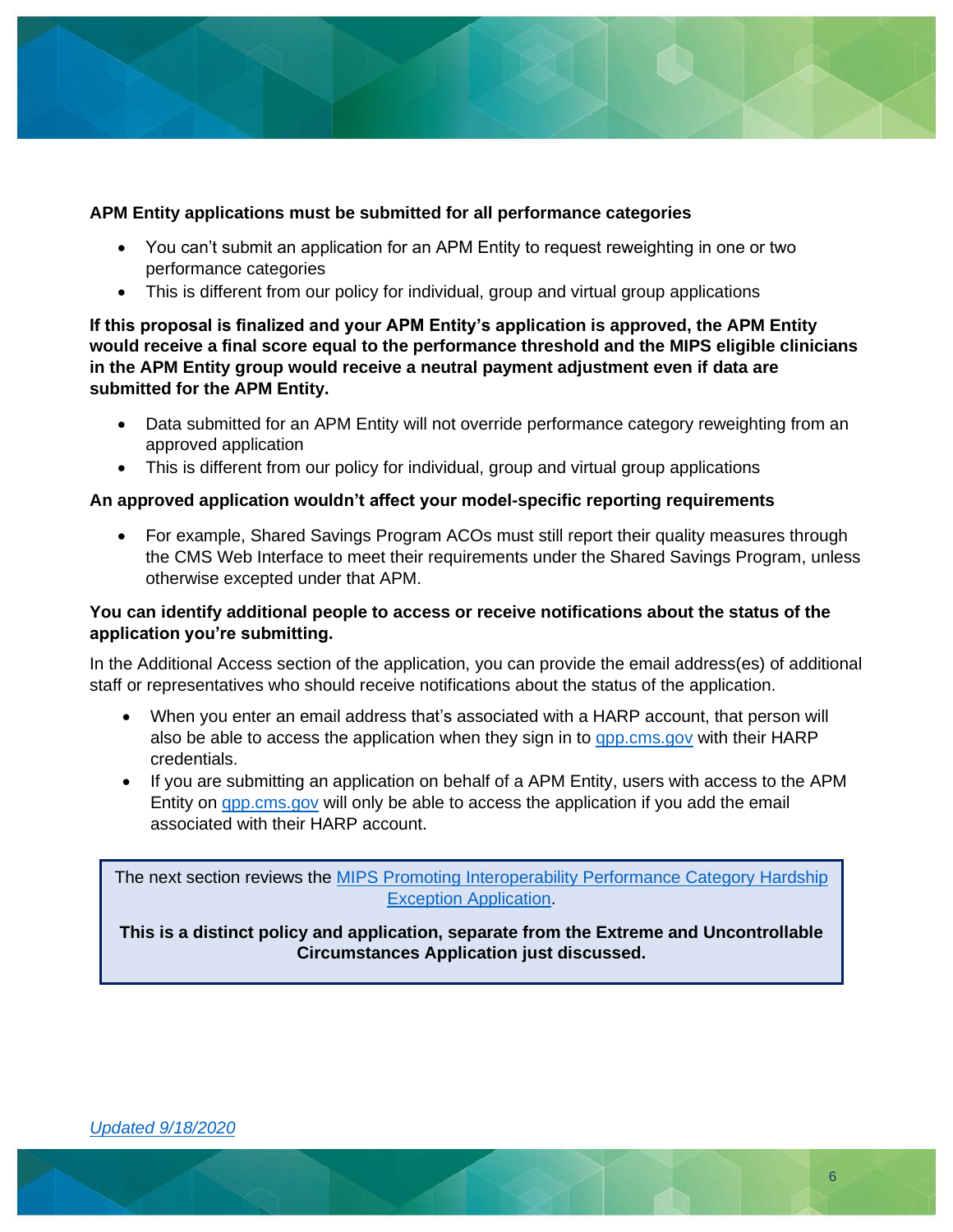# <span id="page-6-0"></span>**MIPS Promoting Interoperability Performance Category Hardship Exception Application Overview**

| <b>What</b>  | MIPS Promoting Interoperability Hardship Exception Applications allow you to<br>request that your MIPS Promoting Interoperability performance category be<br>reweighted to 0%.<br>See Appendix B for information about the clinicians, groups and virtual<br>groups that automatically qualify for reweighting of this performance<br>category. |  |  |  |
|--------------|-------------------------------------------------------------------------------------------------------------------------------------------------------------------------------------------------------------------------------------------------------------------------------------------------------------------------------------------------|--|--|--|
| <b>Who</b>   | Individual Clinicians, Groups, Virtual Groups                                                                                                                                                                                                                                                                                                   |  |  |  |
|              | Third Party Intermediaries can submit an application with permission from<br>the clinician or practice.                                                                                                                                                                                                                                         |  |  |  |
| <b>Why</b>   | You can submit an application to have your MIPS Promoting Interoperability<br>performance category reweighted to 0% if:                                                                                                                                                                                                                         |  |  |  |
|              | You're a small practice<br>$\bullet$                                                                                                                                                                                                                                                                                                            |  |  |  |
|              | You have decertified EHR technology                                                                                                                                                                                                                                                                                                             |  |  |  |
|              | You have insufficient Internet connectivity                                                                                                                                                                                                                                                                                                     |  |  |  |
|              | You face extreme and uncontrollable circumstances such as disaster,<br>practice closure, severe financial distress or vendor issues                                                                                                                                                                                                             |  |  |  |
|              | You lack control over the availability of CEHRT                                                                                                                                                                                                                                                                                                 |  |  |  |
|              | Lacking 2015 Edition CEHRT does not qualify as a reason to submit an application.                                                                                                                                                                                                                                                               |  |  |  |
| <b>When</b>  | Now through December 31, 2020 8 p.m. ET                                                                                                                                                                                                                                                                                                         |  |  |  |
| <b>Where</b> | <b>New for 2020:</b> Sign in to app.cms.gov with your HCQIS Access and Roles Profile<br>(HARP) account.                                                                                                                                                                                                                                         |  |  |  |
|              | For more information on HARP accounts, please refer to the <b>Register for a</b><br>HARP Account document in the <b>QPP Access User Guide</b> .                                                                                                                                                                                                 |  |  |  |
| <b>How</b>   | 1. Register for a HARP account                                                                                                                                                                                                                                                                                                                  |  |  |  |
|              | Sign in to <b>gpp.cms.gov</b><br>2.                                                                                                                                                                                                                                                                                                             |  |  |  |
|              | Select 'Exceptions Application' on the left-hand navigation<br>3.                                                                                                                                                                                                                                                                               |  |  |  |
|              | Select 'Add New Exception'<br>4.                                                                                                                                                                                                                                                                                                                |  |  |  |
|              | Select 'Promoting Interoperability Hardship Exception'<br>5.                                                                                                                                                                                                                                                                                    |  |  |  |
|              | Complete the application for individual, group or virtual group participation<br>6.                                                                                                                                                                                                                                                             |  |  |  |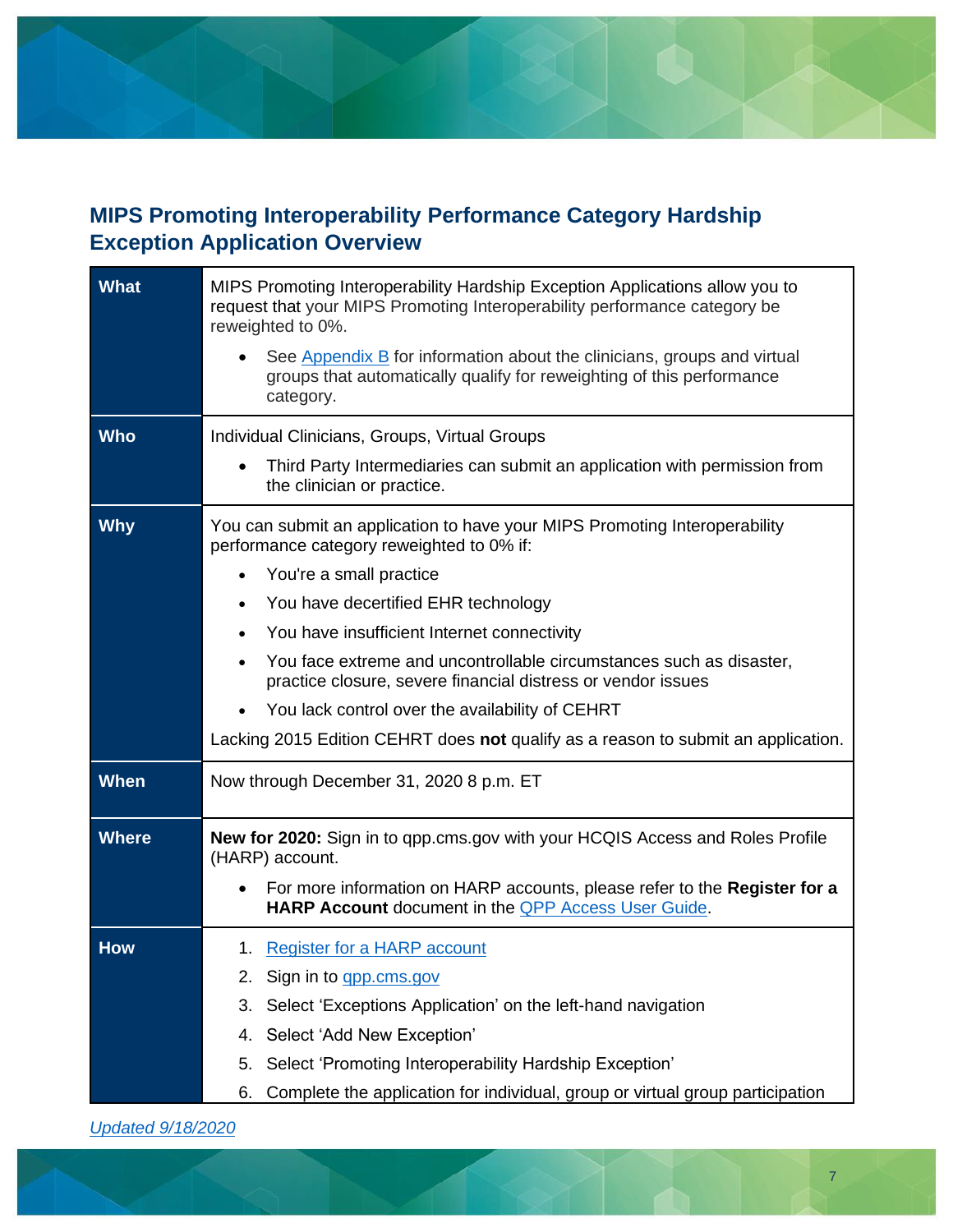

### **MIPS Promoting Interoperability Performance Category Hardship Exception Information for Individuals, Groups, and Virtual Groups**

#### **You may automatically qualify for reweighting in this performance category.**

- See [Appendix B.](#page-12-0)
- If you automatically quality for reweighting, you don't need to submit an exception application.

#### **You can still submit data for the MIPS Promoting Interoperability performance category.**

- If your circumstances change and you're able to collect and submit your Promoting Interoperability data, we will disregard your hardship exception and you will be scored in this performance category.
- You will also be scored in this performance category if you attest to any data, such as selecting performance period dates or responding to attestation statements, during the submission period.

You are not required to submit documentation with your application.

• However, clinicians, groups and virtual groups should retain documentation of their circumstances supporting their application for their own records in the event they are selected by CMS for data validation or audit.

#### **To submit an application on behalf of a group, every office location/practice site within the Taxpayer Identification Number (TIN) must experience the hardship for the group to qualify for the Promoting Interoperability performance category hardship exception.**

• For example, if one office location is within a broadband availability area but the other office(s) for the practice is not, the office with broadband availability would not qualify for the MIPS Promoting Interoperability performance category hardship and must report for those clinicians for whom they have data.

#### **To submit an application on behalf of a virtual group, every office location/practice site for each TIN within the virtual group must experience the hardship for the virtual group to qualify for the Promoting Interoperability performance category hardship exception.**

• For example, if one TIN is within a broadband availability area but the other TIN(s) in the virtual group is not, the TIN with broadband availability would not qualify for the MIPS Promoting Interoperability performance category hardship and must report for those clinicians for whom they have data.

#### **You can apply for a MIPS Promoting Interoperability performance category hardship exception if you switch CEHRT vendors during the performance period.**

• You would indicate an extreme and uncontrollable circumstances hardship exception and select vendor issues within the application.

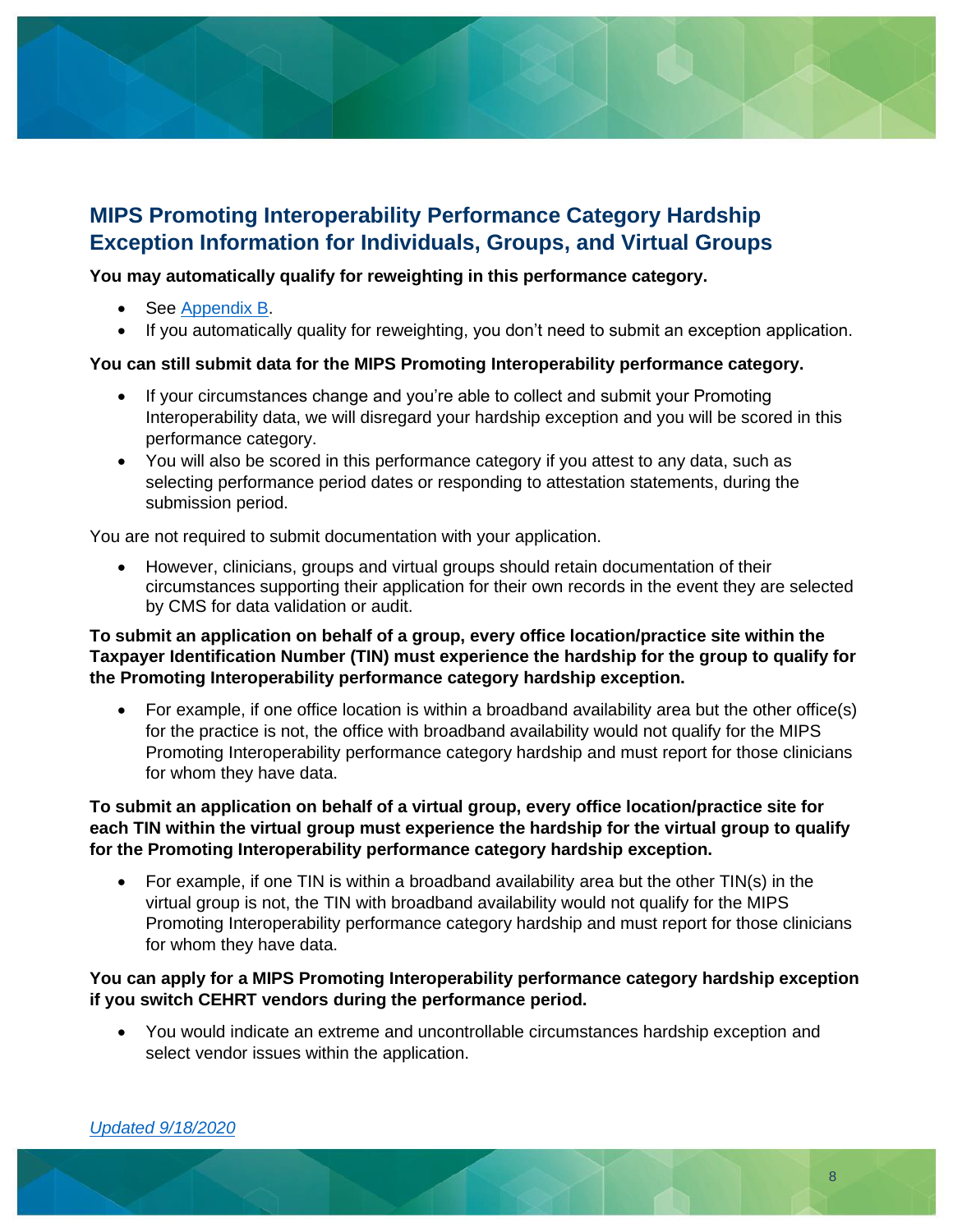

#### **The following circumstances qualify as extreme and uncontrollable circumstances for a MIPS Promoting Interoperability performance category hardship exception:**

- A natural disaster resulting in damage to or destruction of your CEHRT
- Practice or hospital closure
- Severe financial distress resulting in bankruptcy or debt restructuring
- Vendor issues (such as a change in vendors during the performance period or errors with your CEHRT that your vendor is unable to address)

#### **You may still be able to report if your electronic health record (EHR) product is decertified during the 2020 Performance Year.**

- You can still submit your Promoting Interoperability performance category measures collected in your now-decertified EHR product if your performance period ended before the decertification occurred.
- If your performance period ended after the EHR decertification occurred, you can [apply](https://qpp.cms.gov/mips/exception-applications) for a MIPS Promoting Interoperability performance category hardship exception and select decertified EHR technology.

#### **You can identify additional people to access or receive notifications about the status of the application you're submitting.**

In the Additional Access section of the application, you can provide the email address(es) of additional staff or representatives who should receive notifications about the status of the application.

- When you enter an email address that's associated with a HARP account, that person will also be able to access the application when they sign in to [qpp.cms.gov](https://qpp.cms.gov/login) with their HARP credentials.
- If you are submitting an application on behalf of an individual, group or virtual group, users with access to the practice or virtual group on [qpp.cms.gov](https://qpp.cms.gov/login) will only be able to access the application if you add the email associated with their HARP account

### **MIPS Promoting Interoperability Performance Category Hardship Exception Information for MIPS APM Participants**

**If you participate in a MIPS Alternative Payment Model (APM) and will be scored under the APM Scoring Standard, you can submit a Promoting Interoperability hardship exception application.**

• You cannot submit a Promoting Interoperability hardship exception application on behalf of the APM Entity, but you can submit an application on behalf of an individual or group within the APM Entity.

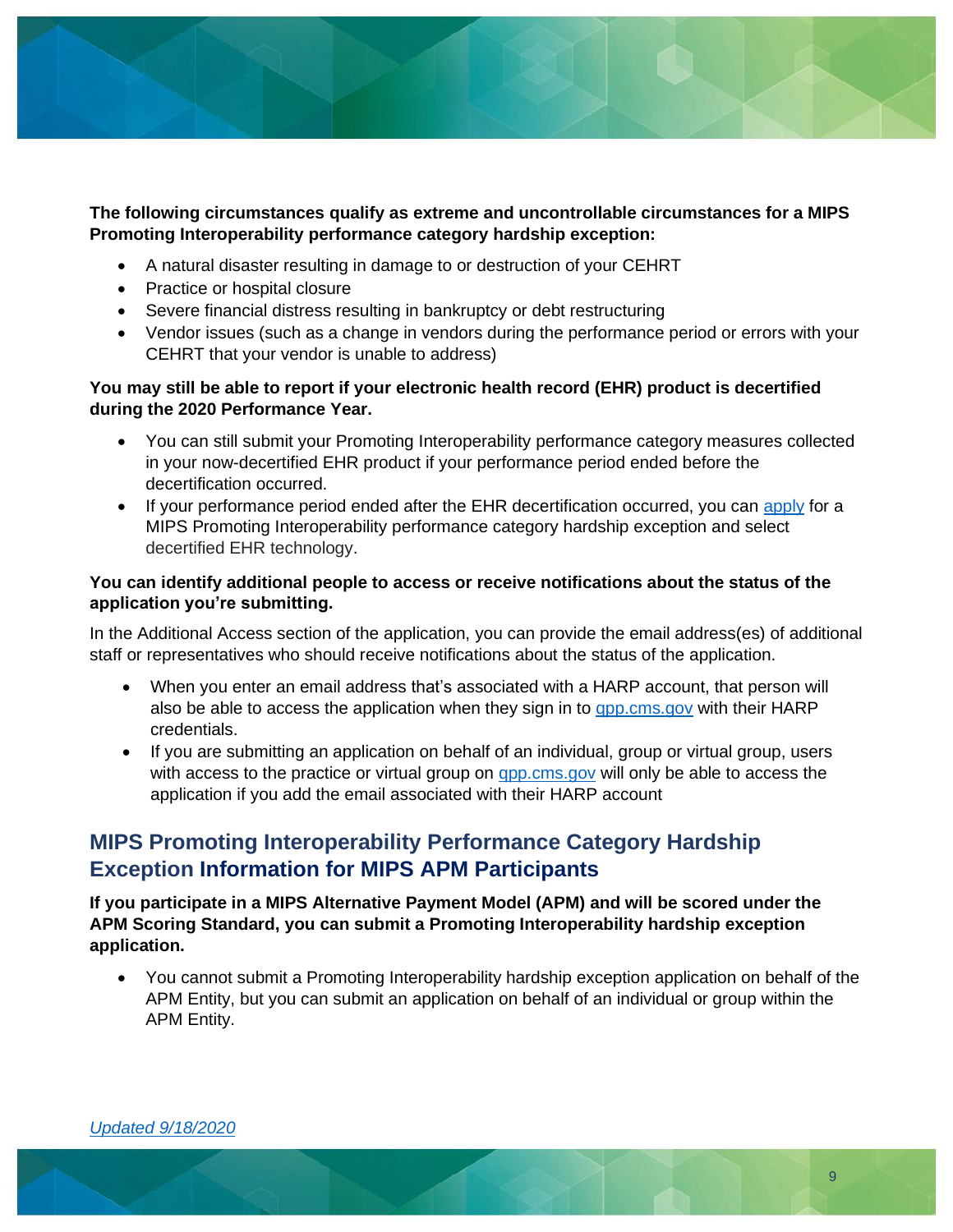

#### **If your application is approved, you will not need to submit MIPS Promoting Interoperability performance category data.**

• However, you will still receive the APM Entity score for Promoting Interoperability as determined by the APM Scoring Standard unless the performance category is reweighted for the entire entity.

#### **You can still submit data for the MIPS Promoting Interoperability performance category.**

- If your circumstances change and you're able to collect and submit your Promoting Interoperability data, we will disregard your hardship exception and include your data in the calculation of the APM Entity score for the Promoting Interoperability performance category.
- Your data will also be included in the calculation of the APM Entity score if you attest to any data, such as selecting performance period dates or responding to attestation statements, during the submission period.

**A MIPS Promoting Interoperability performance category hardship exception does not exempt you from reporting on any certified EHR technology (CEHRT) activities required for participation in your APM.**

### **Where You Can Go for Help**

- Contact the Quality Payment Program at 1-866-288-8292, Monday through Friday, 8:00 AM-8:00 PM ET or by e-mail at: [QPP@cms.hhs.gov.](mailto:QPP@cms.hhs.gov)
	- $\circ$  Customers who are hearing impaired can dial 711 to be connected to a TRS Communications Assistant.
- Connect with your [local technical assistance organization.](https://qpp.cms.gov/about/small-underserved-rural-practices) We provide no-cost technical assistance to **small, underserved, and rural practices** to help you successfully participate in the Quality Payment Program.
- Visit the Quality Payment Program [website](https://qpp.cms.gov/) for other [help and support](https://qpp.cms.gov/about/help-and-support) information, to learn more about [MIPS,](https://qpp.cms.gov/mips/overview) and to check out the resources available in the Quality Payment Program [Resource Library.](https://qpp.cms.gov/about/resource-library)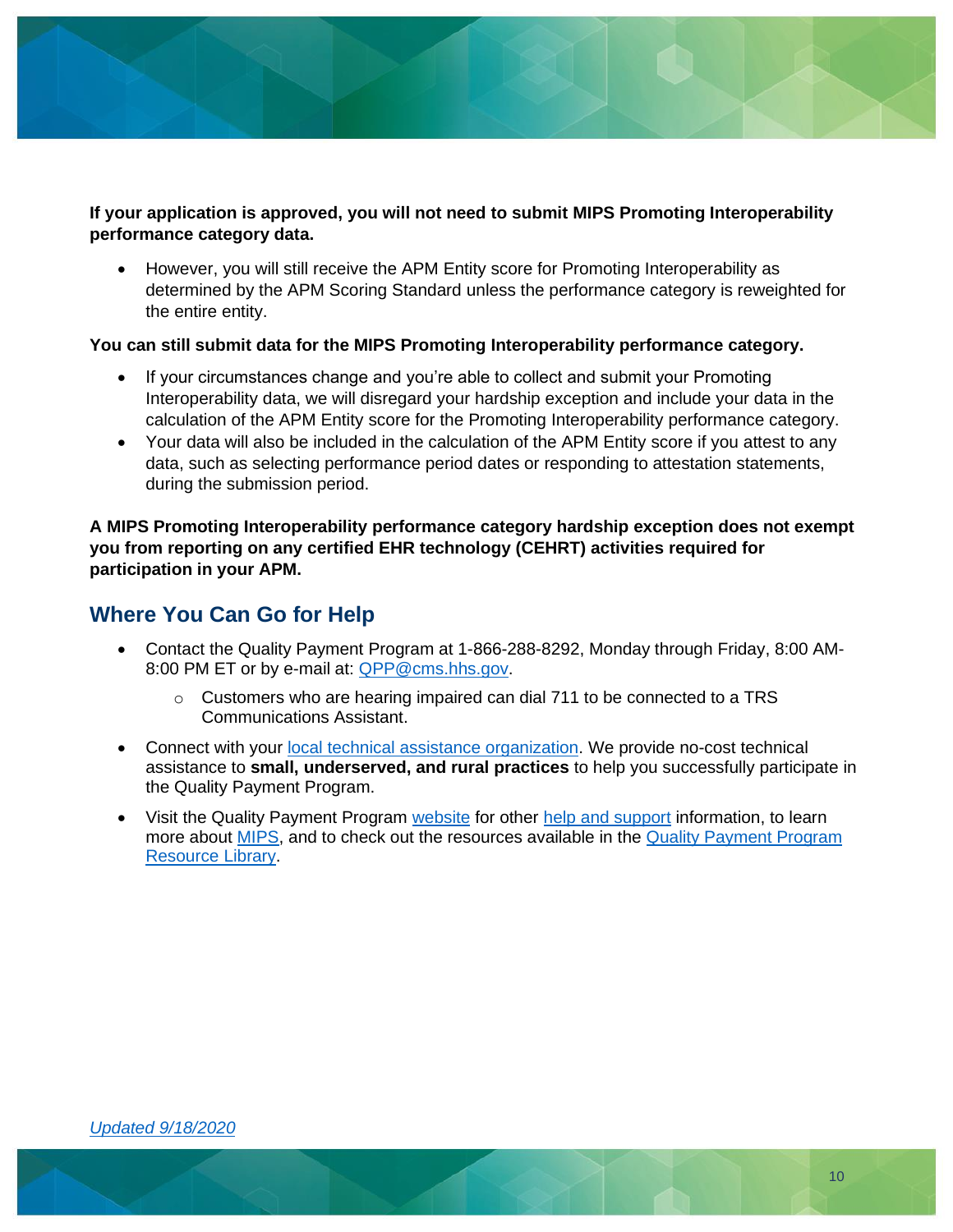

### **Additional Resources**

The **QPP Resource Library** houses fact sheets, measure specifications, specialty guides, technical guides, user guides, helpful videos, and more. We will update this table as more resources become available.

| <b>Resource</b>                                                                                                                                  | <b>Description</b>                                                                                                                                                                                                                  |
|--------------------------------------------------------------------------------------------------------------------------------------------------|-------------------------------------------------------------------------------------------------------------------------------------------------------------------------------------------------------------------------------------|
| <b>Quality Payment Program Access User</b><br>Guide                                                                                              | The 'Register for a HCQIS Access Roles and<br>Profile (HARP) Account' in this zip file will guide<br>you through the process of obtaining a User ID and<br>password to sign in to the QPP and complete an<br>exception application. |
| <b>About QPP Exceptions</b>                                                                                                                      | QPP 2020 Exceptions web content.                                                                                                                                                                                                    |
| 2020 MIPS Automatic Extreme and<br>Uncontrollable Circumstances Policy Fact<br>Sheet (available fall 2020 in the QPP<br><b>Resource Library)</b> | This document addresses the automatic extreme<br>and uncontrollable circumstances policy as it<br>applies to MIPS eligible clinicians affected by<br>natural disasters in 2020.                                                     |

# <span id="page-10-0"></span>**Version History**

| <b>Date</b> | <b>Change Description</b>                                                                                                                                            |
|-------------|----------------------------------------------------------------------------------------------------------------------------------------------------------------------|
| 9/18/2020   | Updated to include information about APM Entity extreme and uncontrollable<br>$\bullet$<br>circumstances exception applications as proposed in the CY 2021 PFS NPRM. |
|             | Updated the MIPS Promoting Interoperability performance category hardship<br>exception information for MIPS APM participants.                                        |
| 6/24/2020   | Original version                                                                                                                                                     |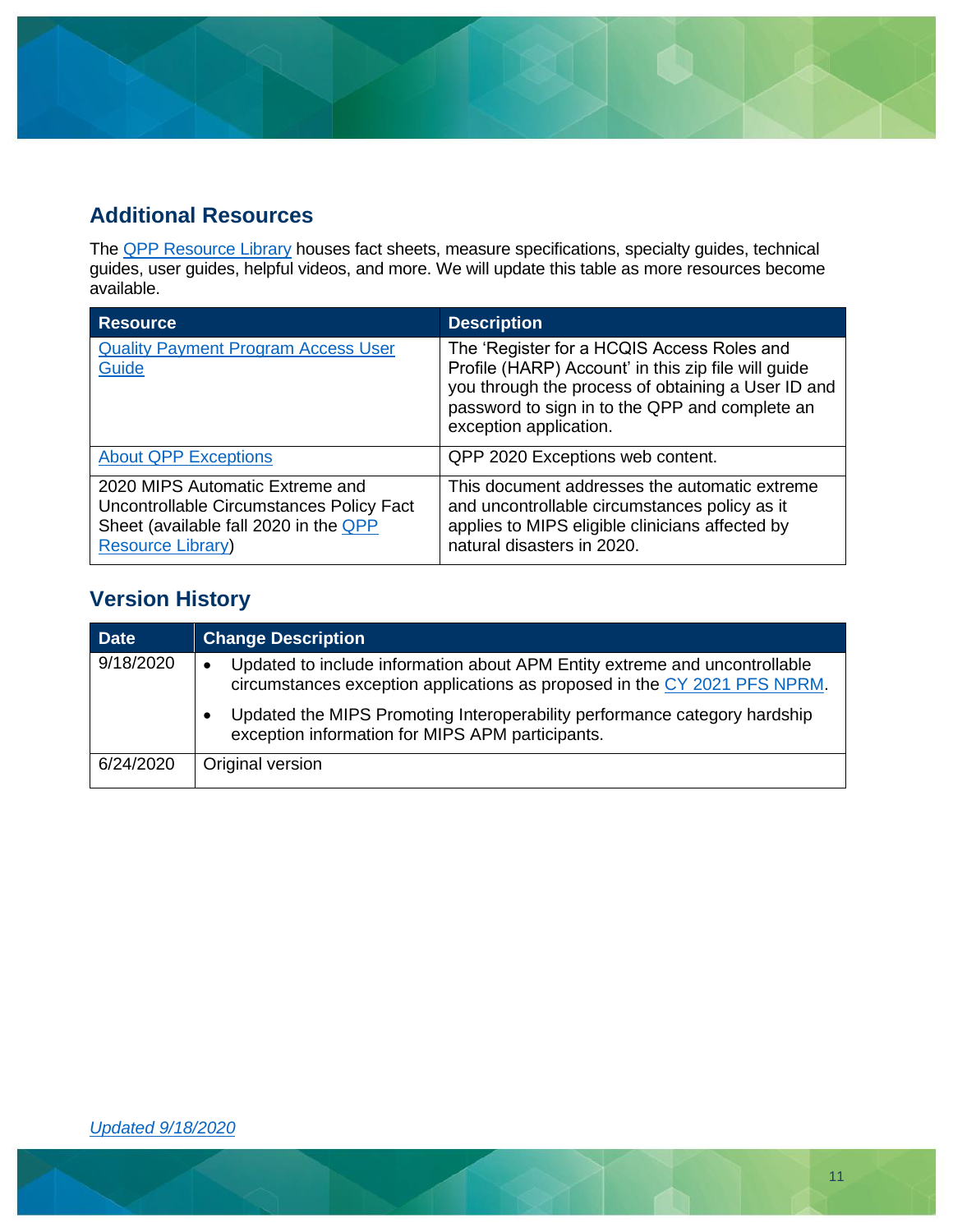

### <span id="page-11-0"></span>**Appendix A. MIPS Performance Category Weight Redistribution Policies Finalized for the 2020 Performance Year**

The table below illustrates the 2020 performance category weights and reweighting policies that CMS will apply to clinicians under MIPS.

As a reminder, if fewer than 2 performance categories can be scored (meaning 1 performance category is weighted at 100%, or all performance categories are weighted at 0%), the clinician, group or virtual group will receive a final score equal to the performance threshold and the MIPS eligible clinicians will receive a neutral payment adjustment in the 2022 payment year.

| <b>MIPS Performance Category</b><br><b>Reweighting Scenario</b>       | <b>Quality</b><br><b>Category</b><br>Weight | <b>Cost</b><br><b>Category</b><br><b>Weight</b> | <b>Improvement</b><br><b>Activities</b><br><b>Category</b><br>Weight | <b>Promoting</b><br><b>Interoperability</b><br><b>Category</b><br>Weight |  |
|-----------------------------------------------------------------------|---------------------------------------------|-------------------------------------------------|----------------------------------------------------------------------|--------------------------------------------------------------------------|--|
| No Reweighting Applies                                                | 45%                                         | 15%                                             | 15%                                                                  | 25%                                                                      |  |
| <b>Reweight 1 Performance Category</b>                                |                                             |                                                 |                                                                      |                                                                          |  |
| No Cost (APM Scoring Standard)                                        | 50%                                         | 0%                                              | 20%                                                                  | 30%                                                                      |  |
| No Cost                                                               | 55%                                         | 0%                                              | 15%                                                                  | 30%                                                                      |  |
| No Promoting Interoperability                                         | 70%                                         | 15%                                             | 15%                                                                  | $0\%$                                                                    |  |
| No Quality                                                            | 0%                                          | 15%                                             | 15%                                                                  | 70%                                                                      |  |
| No Improvement Activities                                             | 60%                                         | 15%                                             | 0%                                                                   | 25%                                                                      |  |
| <b>Reweight 2 Performance Categories</b>                              |                                             |                                                 |                                                                      |                                                                          |  |
| No Cost and No Promoting<br>Interoperability                          | 85%                                         | 0%                                              | 15%                                                                  | 0%                                                                       |  |
| No Cost and No Promoting<br>Interoperability (APM Scoring Standard)   | 75%                                         | 0%                                              | 25%                                                                  | 0%                                                                       |  |
| No Cost and No Quality                                                | 0%                                          | 0%                                              | 15%                                                                  | 85%                                                                      |  |
| No Cost and No Quality (APM Scoring<br>Standard)                      | 0%                                          | 0%                                              | 20%                                                                  | 80%                                                                      |  |
| No Cost and No Improvement Activities                                 | 70%                                         | 0%                                              | 0%                                                                   | 30%                                                                      |  |
| No Promoting Interoperability and No<br>Quality                       | 0%                                          | 50%                                             | 50%                                                                  | 0%                                                                       |  |
| No Promoting Interoperability and No<br><b>Improvement Activities</b> | 85%                                         | 15%                                             | 0%                                                                   | 0%                                                                       |  |
| No Quality and No Improvement<br><b>Activities</b>                    | 0%                                          | 15%                                             | 0%                                                                   | 85%                                                                      |  |